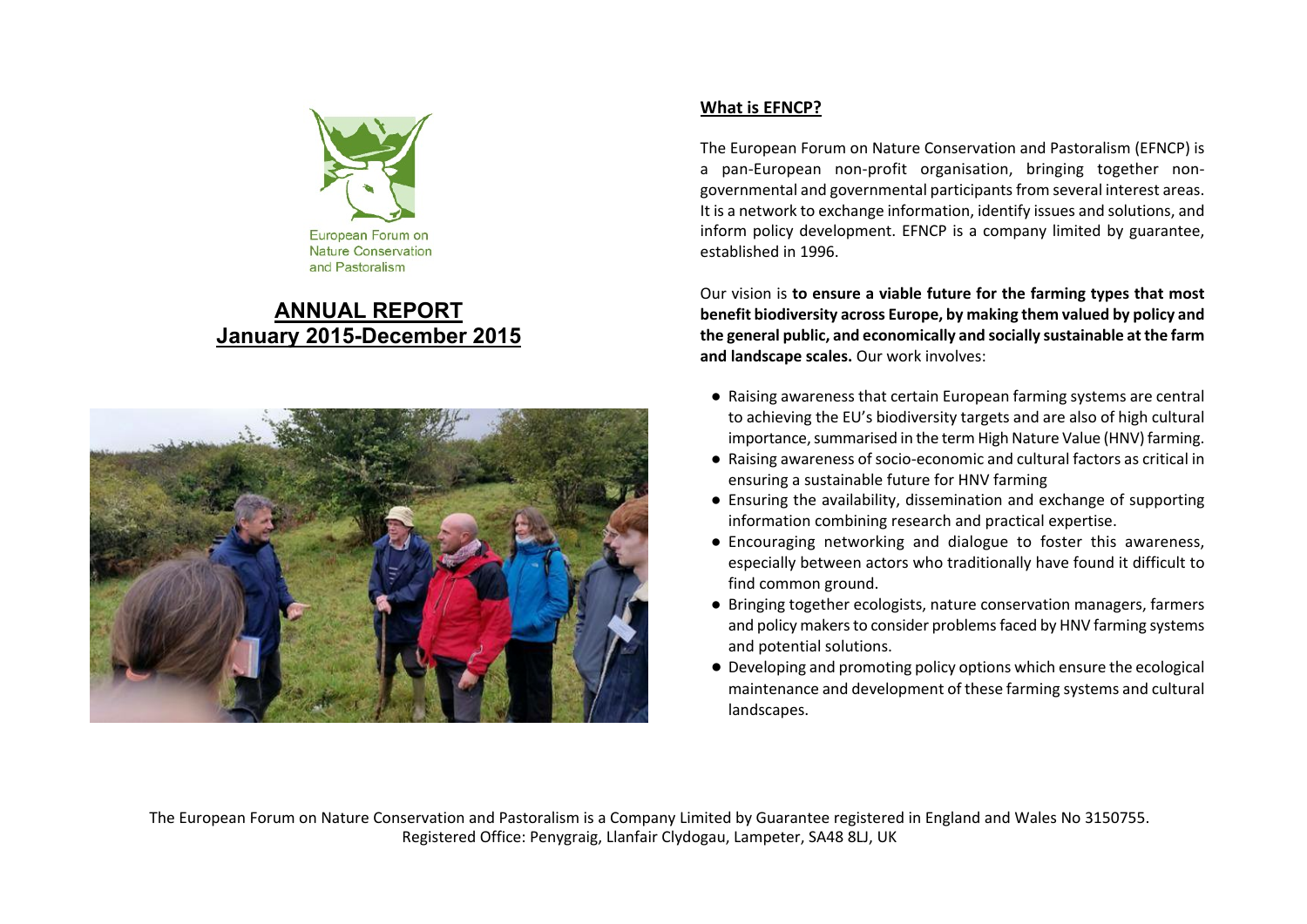After two hard years in which limited funding put a heavy strain on core staff, 2015 has been a very busy and productive year – in many ways, one of the most successful to date.

2015 was a year of networking. We organised the first network day as part of our very successful conference – a partnership event with our member Burrenbeo. We held the first ever meeting of common land stakeholders in Brussels, where the participants resolved to work together and to meet regularly. We collaborated once more with our member the Pogány-havas Association and with BirdLife Europe on a very well-received seminar on wood pastures in the European Parliament. We appointed a networking/communications officer and became active on social media for the first time.



It was also a year of partnership. Our DG Environment-

supported work programme and other Commission-funded grants meant that we



had substantial collaborative activity in Ireland, the UK, Bulgaria, France, Spain and SE Europe. The Spanish work in particular contributed to a blossoming of civil society activity on low-intensity pastoral systems, pastures, common land and artisan cheese, where we both contributed funding through our Life+ work programme and brought expertise of the European policy perspective.

In past years we have felt the impact of extreme cashflow variations; part of the

solution is to secure multi-annual project funding. We now have three such projects which alleviate these at least to a degree – an innovation network (HNV-LINK) under the Horizon 2020 research framework was in the process of final approval at the year-end; we have Essedra in SE Europe and a 3½ year project funded by DG Environment to develop pilot resultsbased agri-environment payments schemes (RBAPS). Our RBAPS project is one of only three in the EU and involves a



broad partnership in Ireland and Spain. The third project, approved in late 2014, is



also a direct result of previous EFNCP work in England's Northern Uplands. Having failed to secure DG Environment Life+ NGO support funding in the two previous years and suffered as a result, being awarded this grant allowed us to step up our activity considerably in 2015. The year ended in the disappointing knowledge that we will not be awarded this grant in either 2016 or 2017. However, in contrast to 2013, we have a substantial

programme of ongoing multi-annual work, which can also support at least our basic overhead costs. This is a substantial step forward. The challenge facing the new board is how to build on this, widening further our funding base so that we can develop as an organisation, both internally and in terms of our wider work.



Finally, as the new board takes its place, we wish

to extend our warm thanks and appreciation to outgoing directors Brendan Dunford and Xavier Poux for their years of service.

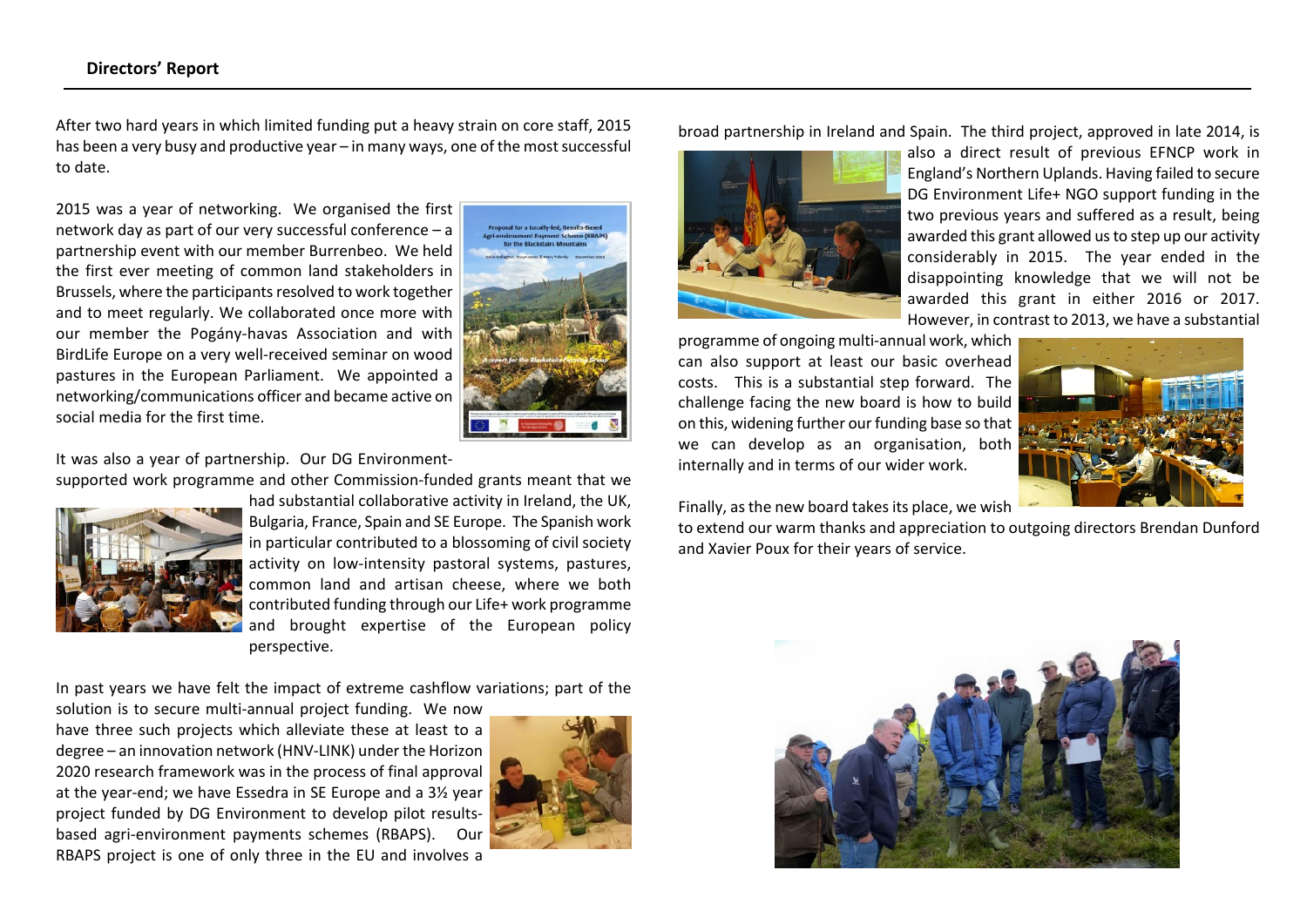2015 was the first opportunity to examine the full range of CAP implementation



decisions on semi-natural pastures. The full implications of the Implementing Regulations and Commission Delegated Acts, many of which seemed to us to water down the improvements in the basic Regulations, were of particular interest, as was the approach of the individual Member States and regions, as reflected in their choices and priorities.

To do this, we examined in detail the implementation

decisions in 6 contrasting Member States. Building on that basic information, we produced an overall report and, in collaboration with other partners, a manifesto concentrating on woody pastures in particular.

This was also the theme of a well-attended seminar in the European Parliament, organised with our member Pogány-havas and supported by MEPs from 3 of the major political groups.

The situation in Spain is particularly serious; we worked with our member Fundación Entretantos to support a wide range of work by the civil society Platform on Extensive





Ireland also had serious teething troubles, with extensively used pastures, often on designated Natura sites, in danger of falling foul of the initial implementation decisions - we supported partners with arguments and information and contributed to an improvement in the rules.

We also supported work by QueRed to change the dairy hygiene rules in the Spanish regions and to input into the EU level policy debate.



EFNCP and a range of partners are one of 3 projects being funded by DG Environment to test results-based agri-environment payment schemes (RBAPS).

The 3½ year project involves 3 pilot areas the floodplain grasslands of the Shannon Callows and the undesignated lowland grasslands of County Leitrim, both in Ireland,

and the small-scale permanent crop mosaic of the Mediterranean hills of Navarra, Spain. By the end of the year, the project was in a position to offer management contracts to the local farmers, with the two years of management commencing in 2016.

Having worked with our partner, the Yorkshire Dales National Park Authority, to take the first steps in developing an RBAPS for the Northern Uplands of England, including exchanges between England and Ireland, we were very pleased when they, in partnership with Natural England, secured the third of DG ENV's RBAPS grants.

In Ireland, we worked intensively with the Blackstairs Farming Group to develop a locally-led RBAPS proposal, in preparation for the Irish Government call for such schemes, expected in 2016. Funding from the Heritage Council was once more invaluable. Our experience illustrated yet again the importance of both capacity building and a coherent policy message if farmers are to be sufficiently empowered to respond to such opportunities.



In Bulgaria, we supported our partner STEP in their project in Godech municipality in the Western Stara Planina. The work was focussed on improving the quality of the local communal pastures, while getting to grips with the implications of Bulgarian CAP implementation decisions.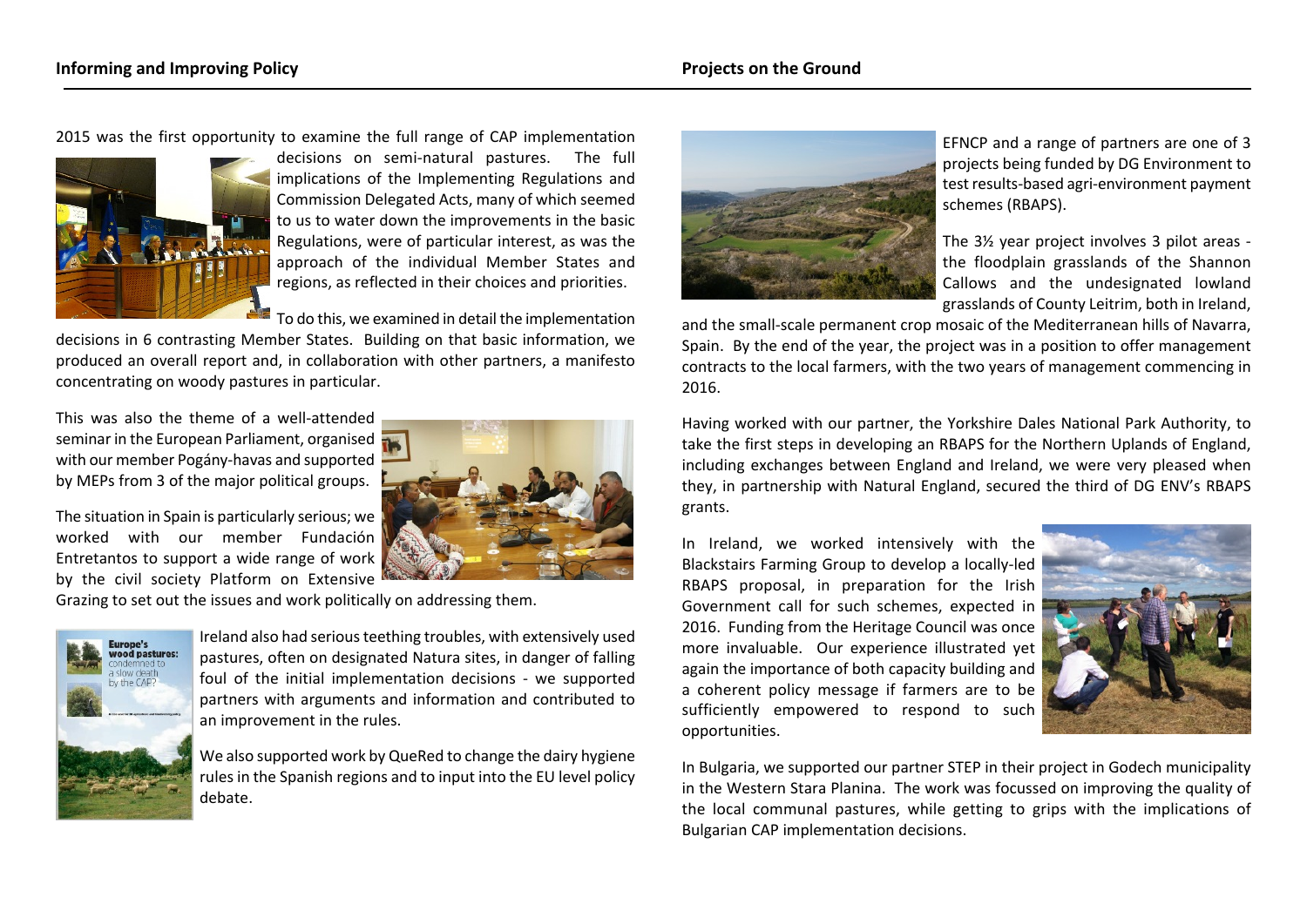Applied research and knowledge transfer has always been an important element of our work, and has remained so in 2015. We gathered infomation and reported on CAP implementation following a common structure in 6 Member States, leading to the widest assessment performed on how the new CAP is impacting permanent pastures across Europe. We will build on



this in 2016 to highlight best and worst practice, inform policy and look at integration on the ground.



In Spain, we collaborated with our member Fundación Entretantos to produce an extensive [report](http://www.ganaderiaextensiva.org/InformeElegibilidadPastos.pdf) on the eligibility of woody pastures for CAP direct payments. This report, which included was funded by the Spanish Paying Agency (FEGA) and was distributed among all regional authorities in Spain, who are responsible for the final application of policies on the ground.

Entretantos and EFNCP also organised [Territorios](http://www.ganaderiaextensiva.org/memoria_territoriospastoreados/) [Pastoreados,](http://www.ganaderiaextensiva.org/memoria_territoriospastoreados/) a

policy-oriented gathering of farmers and pastoralism-supporting organisations in Madrid. An array of presentations and fruitful debates detailed some of the best examples of support for extensive farm management in Spain and other European countries, and was a source of inspiration for all participants. Spanish pastoral farms that have integrated tourism as an



additional source of income were also showcased in Brussels, during the [Green Week](http://efncp.org/events/seminars-others/green-week-brussels2015/) 2015 Conference.

In Wales, we undertook a programme of farmer meetings and telephone questionnaires of grazing associations as part of our overview of the State of Commoning in Wales - the first such overview on pastoral common land in that country. The report was very well-received, not only by graziers, but by the relevant Minister in the Welsh Government.

In Ireland, we worked intensively with the Blackstairs Farming Group on a locally-led agri-environment measure, facilitating meetings and organising a visit to the Burren. A visit by farmers to the Burren and to our RBAPS project on the Shannon Callows also formed part of the knowledge transfer element of our collaboration with the Northern Upland Chain Local Nature Partnership from England.



**Social media:**

- **● <www.facebook.com/efncp>**
- **● <www.facebook.com/groups/HNV.Farming.UK.Ireland/>**
- **● [twitter.com/efncp](https://twitter.com/efncp)**
- **● [http://www.dailymotion.com/EFNCP](https://twitter.com/efncp)**

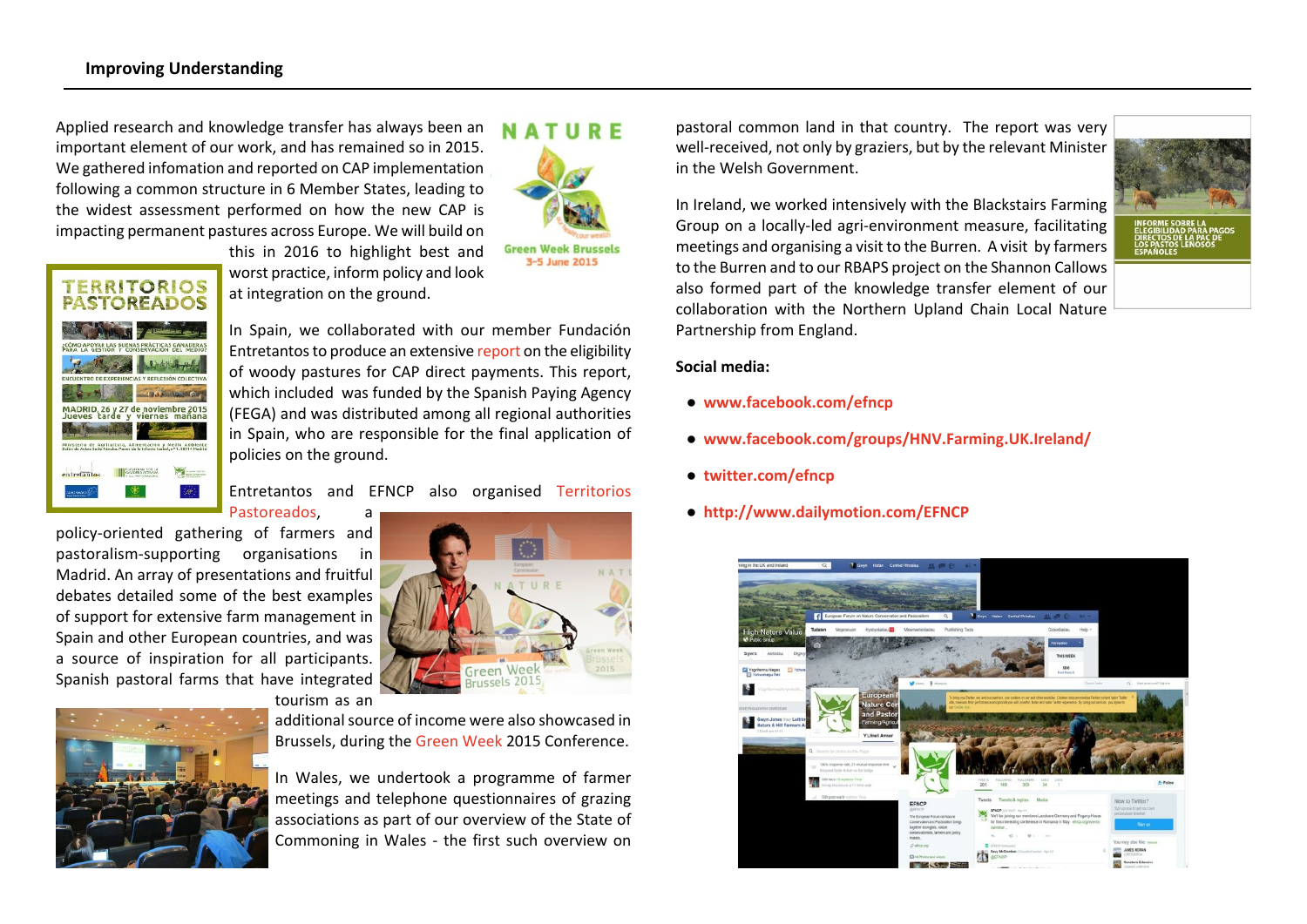The DG Environment NGO Support grant enabled us to appoint Jabier Ruíz as a network and communications officer, with the result that both aspects of our work expanded tremendously during the year. Our membership expanded by 9 new organisation - the largest increase for many years:



We now have a Facebook page, a Facebook group on High Nature Value farming in the UK and Ireland and a Twitter feed.

We worked to make the web page more useful for our members, improving the pages on the network and livening it up through the use of videos.

- Asociación De Ganaderos Alto Agueda
- Baltic Environmental Forum
- Chambre Régionale d'Agriculture Languedoc Roussillon
- FAO-CIHEAM Subnetwork on Mediterranean Forage Resources
- Skärgårdarnas Riksförbund
- South West Uplands Federation
- Forest of Bowland AONB Partnership
- Asociación Trashumancia y Naturaleza
- Fundación Entretantos



An important element in strengthening our networking was the conference in Ireland, held in collaboration with our member Burrenbeo. It was a roaring success, attended by over 100 people from Ireland and further afield, with everyone leaving



full of enthusiasm and a determination to 'do something like that' when they got home!

Instead of having a formal AGM linked to the conference, as has happened in the past, we had a network day for member organisations - something we will definitely repeat when resources allow.

We also engaged in networking on more specific themes and in particular countries. Common land is an important element in HNV farmland and an important resource for HNV and it has long been an ambition of EFNCP's to facilitate dialogue between graziers and between graziers and Government. Working with the Foundation for Common Land in the UK and with the Asociación Trashumancia y Naturaleza, we organised the first ever Europe-wide meeting of commoners in Brussels, attended by over 40 people. We hope to maintain this momentum in 2016.

Spain was yet again a hive of networking activity, with EFNCP supporting and engaging in the Plataforma por la Ganaderia Extensiva (on extensive grazing), the Iniciativa Comunales (on communal land) and QueRed (on hygiene rules for small-scale cheese producers).

In Ireland, we continued to act as a contact point for local groups of farmers from HNV areas, helping them deal with CAP decisions and working to take forward initiatives for locally-led schemes.